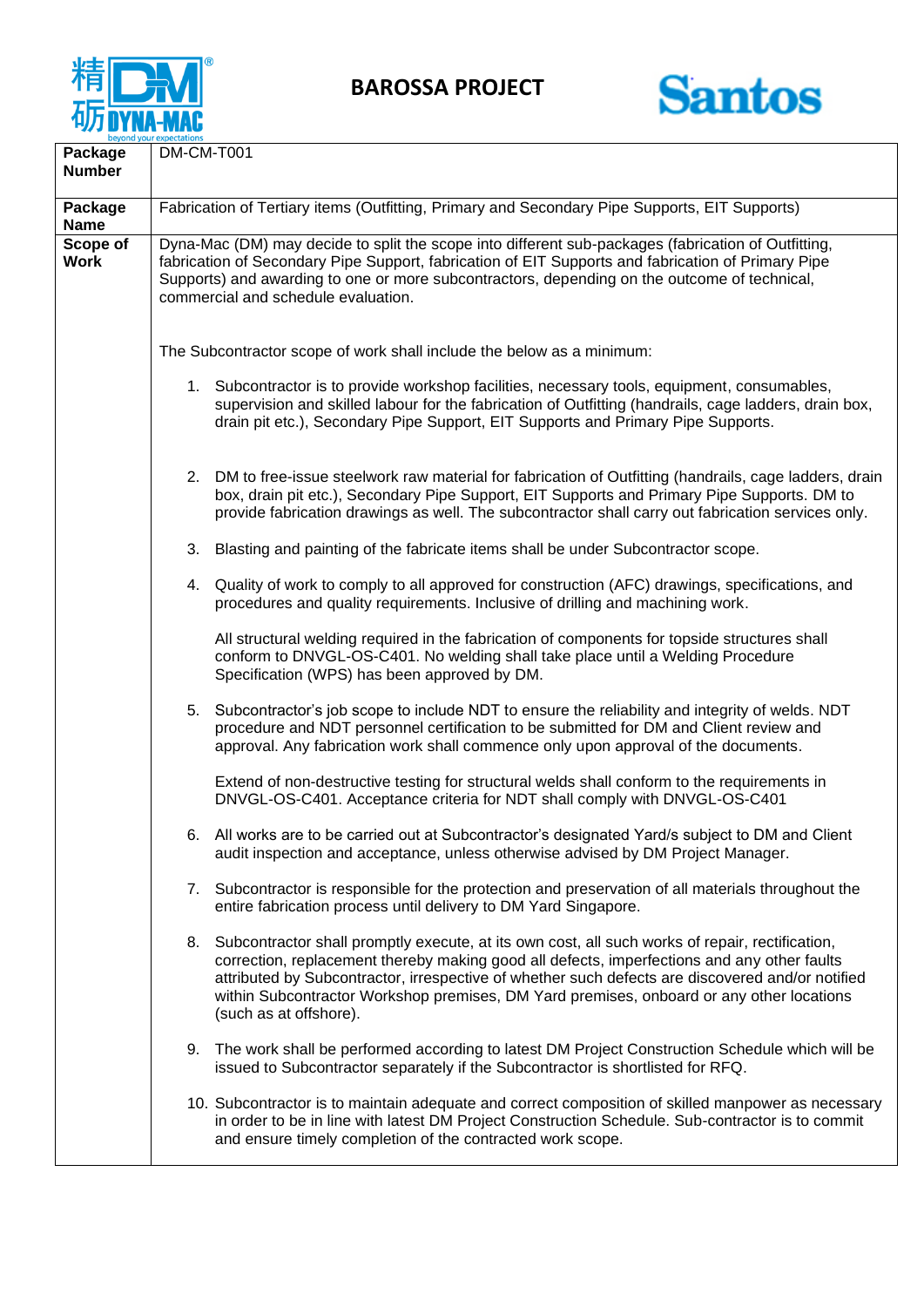

## **BAROSSA PROJECT**



| 11. Sub-contractor shall designate a team of competent representative familiar with all technical<br>aspects and administration with which DM representatives can communicate with at all times and<br>shall be responsible for updating the drawings for any changes/variations. In addition, the above<br>responsible persons are to liaise with DM Supervisor and QC on the daily activities and progress.                                                                                                                                                                                                                                               |
|-------------------------------------------------------------------------------------------------------------------------------------------------------------------------------------------------------------------------------------------------------------------------------------------------------------------------------------------------------------------------------------------------------------------------------------------------------------------------------------------------------------------------------------------------------------------------------------------------------------------------------------------------------------|
| 12. The welding procedure specification (WPS) may be required to be qualified by a welding<br>procedure qualification test (WPQT), as required by a recognized international standard, or as<br>given in DNVGL-OSC401. WPQT including third party surveillance shall be under Subcontractor<br>scope. The extent of the welding procedure test shall be agreed upon with DNV GL before the<br>work is started.                                                                                                                                                                                                                                              |
| 13. Subcontractor to follow the scrap guidelines established by DM. For profile beams, channels,<br>pipes, and other materials of the same categories, with lengths less than 300 mm and with area<br>less than 300 mm x 300 mm for plates shall be considered as scrap. Subcontractor shall send the<br>scrap list and quantity with weight to DM and its monetary equivalent. Scrap coupons shall be<br>provided by Subcontractor to DM for offset of Subcontractor invoices. Subcontractor to maintain<br>the offcut list towards the end of the project and provide to DM. DM, on its own discretion, shall<br>proceed to scrap off or send back to DM. |
| 14. Delivery Term: DDP. Subcontractor to collect raw materials from DM yard and bring to<br>Subcontractor yard for fabrication work. After job completion, Subcontractor to send finished<br>pieces back to DM yard on DDP term.                                                                                                                                                                                                                                                                                                                                                                                                                            |
| High level estimate of quantities:                                                                                                                                                                                                                                                                                                                                                                                                                                                                                                                                                                                                                          |
| 1) Fabrication of Outfitting (handrails, cage ladders, drain box, drain pit etc.) – 690 MT<br>2) Fabrication of Secondary Pipe Support etc. - 250 MT<br>3) Fabrication of EIT Supports etc. - 150 MT<br>Fabrication of Primary Pipe Supports etc. - 300 MT<br>4)                                                                                                                                                                                                                                                                                                                                                                                            |
| Estimated contract award: Q2 2022<br>Estimated delivery: Q4 2022 ETA Singapore (last batch)<br>Estimated fabrication lead time: ~22 weeks (in batches)                                                                                                                                                                                                                                                                                                                                                                                                                                                                                                      |
|                                                                                                                                                                                                                                                                                                                                                                                                                                                                                                                                                                                                                                                             |

## **Project Registration**

Santos is committed to ensuring Australian Industry the opportunity to participate in the Barossa Project. Expressions of Interest are invited from contractors and suppliers with the relevant capability and capacity to undertake the scope of work.

This is a request for specific expressions of interest. Contractors and suppliers will be considered for prequalification and tender if suitably qualified against this package.

**Note** that an important part of the project registration process is to register an Expression of Interest at the correct Scope level.